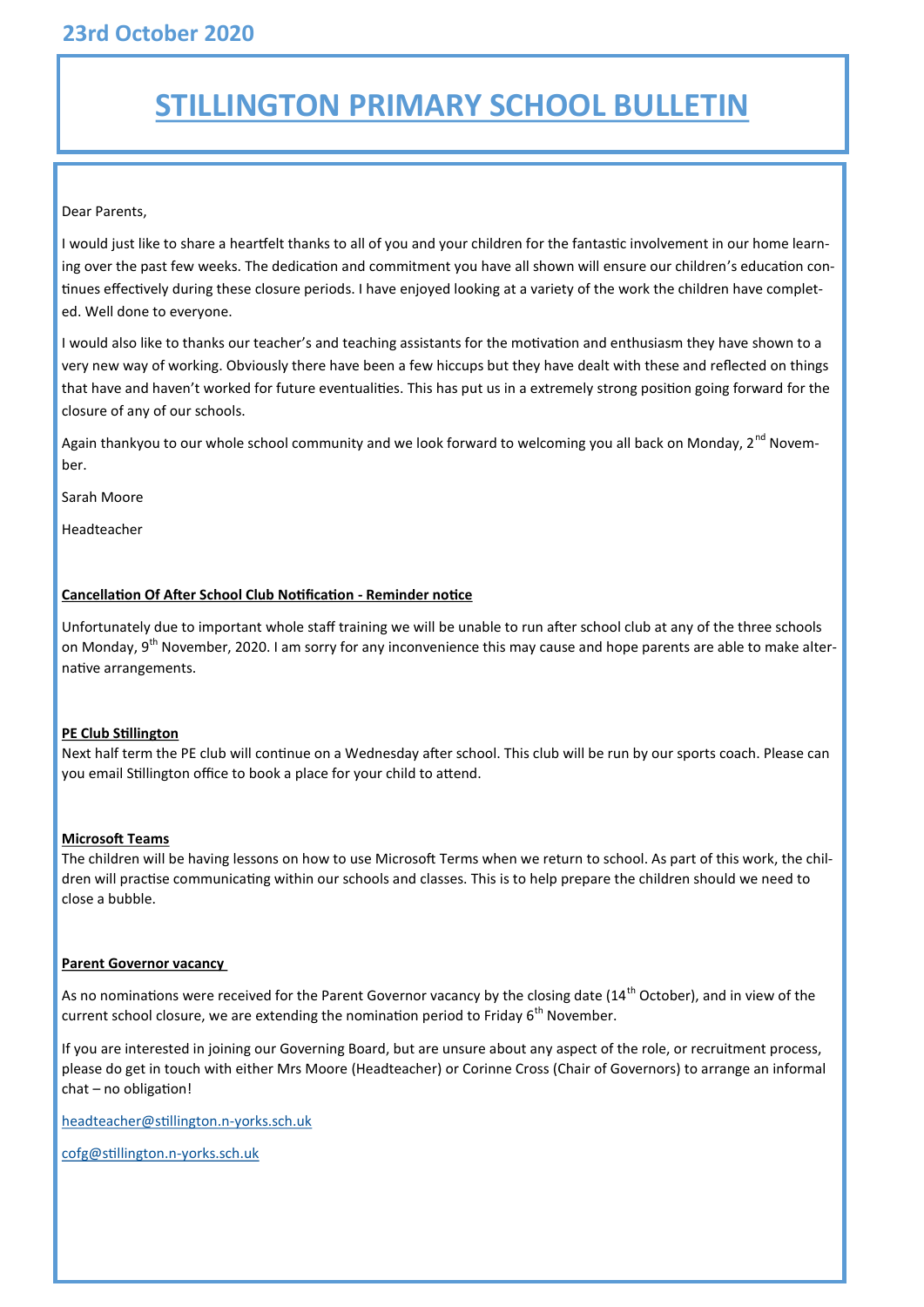## **STILLINGTON PRIMARY SCHOOL BULLETIN**

### **Halloween Fun And Staying Safe**

We have some tips on celebrating Halloween this year in a fun and safe way. To prevent further spread of the virus over Halloween and to protect children and others, this year we are recommending people do not go knocking on doors on Halloween, or collect sweets from communal bowls.

We're encouraging children and families be creative in coming up with alternative ways of having an enjoyable Halloween.

Some suggestions we have include;

• Create a pumpkin trail where you live so everyone can join in without knocking on doors.

• Be active: get dressed up and take a walk around your neighbourhood to see homes decorated for Halloween.

• Be virtual: consider an online party with decorations, fancy dress and themed food. Play Hallowe'en games, bake Hallowe'en treats or tell spooky stories.

• Be social: take pictures of your spooky costumes and activities to share on social media.

• Be colourful: dress up the outside of your house with Halloween decorations for you and your neighbours to enjoy.

- Be treat-wise: buy your own sweets to give to your children so they don't miss out.
- Be bright: if you carve a pumpkin, use a battery-powered light inside it to reduce the risk of fire.

We also ask that people take care to stick to the everyday Covid-19 safety rules over Halloween and half term. Follow the "Hands. Face. Space" advice and;

• Wash your hands regularly and take hand sanitiser if you go out.

• Wear a face covering indoors where you will come into contact with people you do not normally meet

• Stay 2 metres apart from people you do not live with where possible, or one metre where extra precautions are in place such as indoor ventilation.

• When seeing friends and family you do not live with, or who are not part of your support bubble, do not meet in groups of more than six indoors or outdoors.

• When meeting friends and family you should also follow social distancing rules, meet people outdoors where practical and limit how many different people in total you see socially over a short period of time.

Keep up to date with Covid-19 guidance and news in North Yorkshire at [www.northyorks.gov.uk/coronavirus](http://www.northyorks.gov.uk/coronavirus-advice-and-information)-advice-and-information